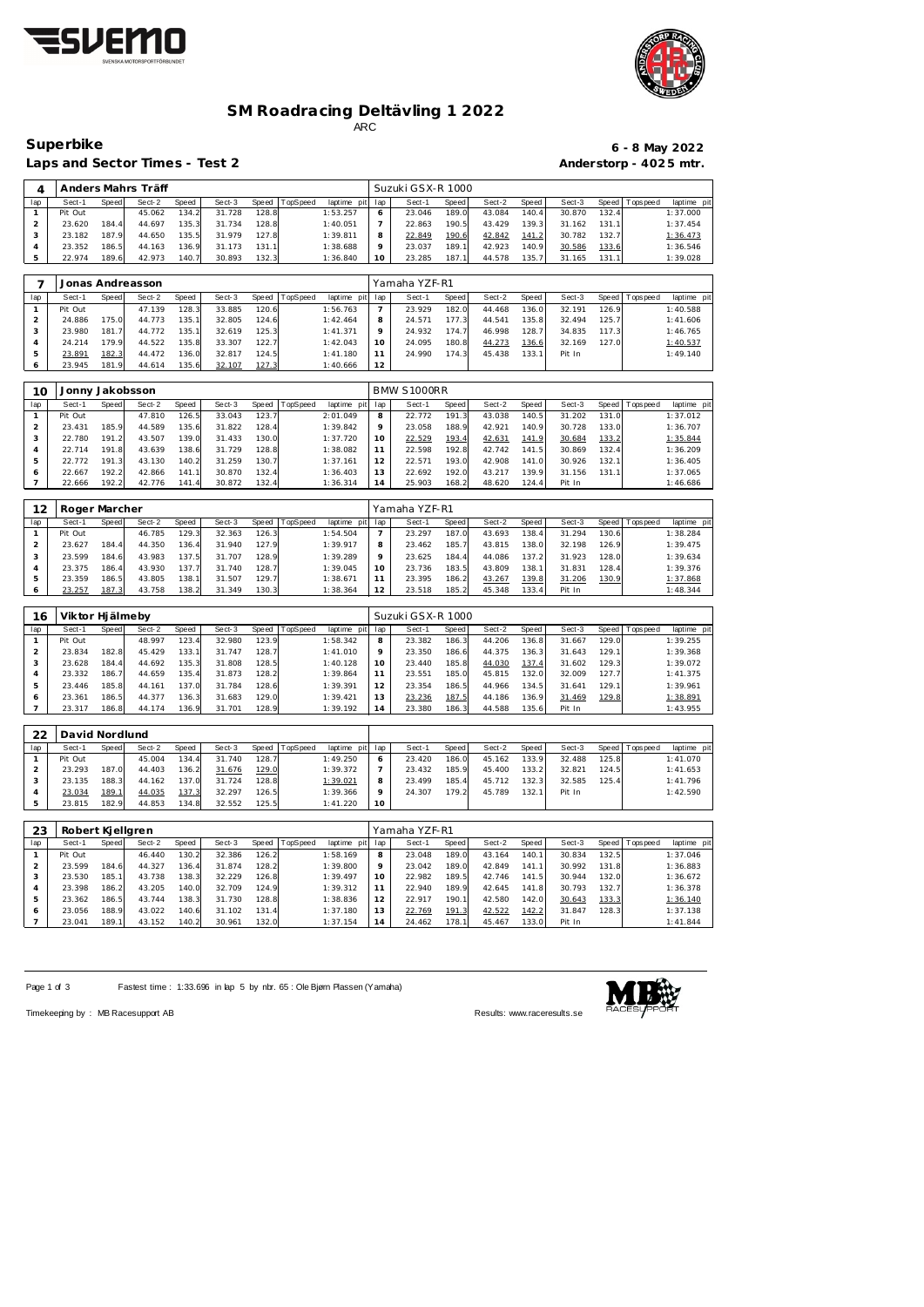



#### **SM Roadracing Deltävling 1 2022** ARC

lap Sect-1 Speed Sect-2 Speed Sect-3 Speed TopSpeed laptime pit lap Sect-1 Speed Sect-2 Speed Sect-3 Speed Topspeed laptime pit

Laps and Sector Times - Test 2 **Anderstorp - 4025 mtr.** 

Joakim Linhardt Yamaha YZF-R1

### **Superbike 6 - 8 May 2022**

| 1                              | Pit Out            |                | 59.942                            | 100.9          | Pit In           |                |          | 2:16.999             | 5              | <u>22.773</u>           | 191.3          | 42.820             | 141.2          | 31.007                      | 131.8 |             | 1:36.600             |
|--------------------------------|--------------------|----------------|-----------------------------------|----------------|------------------|----------------|----------|----------------------|----------------|-------------------------|----------------|--------------------|----------------|-----------------------------|-------|-------------|----------------------|
| $\overline{c}$                 | Pit Out            |                | 45.737                            | 132.2          | 32.070           | 127.4          |          | 8:27.307             | 6              | 22.864                  | 190.5          | 44.145             | 137.0          | 31.336                      | 130.4 |             | 1:38.345             |
| 3                              | 23.460             | 185.7          | 44.100                            | 137.1          | 31.666           | 129.0          |          | 1:39.226             | $\overline{7}$ | 27.168                  | 160.3          | 1:07.434           | 89.7           | Pit In                      |       |             | 2:15.861             |
| 4                              | 22.937             | 189.9          | 43.047                            | 140.5          | 31.060           | 131.6          |          | 1:37.044             | 8              |                         |                |                    |                |                             |       |             |                      |
|                                |                    |                |                                   |                |                  |                |          |                      |                |                         |                |                    |                |                             |       |             |                      |
| 25                             | Tony Wilsson       |                |                                   |                |                  |                |          |                      |                | Yamaha YZF-R1           |                |                    |                |                             |       |             |                      |
| lap                            | Sect-1             | Speed          | Sect-2                            | Speed          | Sect-3           | Speed          | TopSpeed | laptime pit          | lap            | Sect-1                  | Speed          | Sect-2             | Speed          | Sect-3                      | Speed | T ops peed  | laptime pit          |
| $\mathbf{1}$                   | Pit Out            |                | 45.618                            | 132.6          | 31.871           | 128.2          |          | 1:51.670             | 8              | 23.197                  | 187.8          | 43.744             | 138.3          | 31.585                      | 129.4 |             | 1:38.526             |
| $\overline{c}$                 | 23.331             | 186.7          | 44.366                            | 136.3          | 31.430           | 130.0          |          | 1:39.127             | 9              | 23.279                  | 187.1          | 44.017             | 137.4          | Pit In                      |       |             | 1:38.169             |
| 3                              | 23.236             | 187.5          | 44.035                            | 137.3          | 31.608           | 129.3          |          | 1:38.879             | 10             | Pit Out                 |                | 45.690             | 132.4          | 32.017                      | 127.6 |             | 3:55.994             |
| 4                              | 23.083             | 188.7          | 43.617                            | 138.7          | 31.299           | 130.5          |          | 1:37.999             | 11             | 23.343                  | 186.6          | 44.711             | 135.3          | 31.558                      | 129.5 |             | 1:39.612             |
| 5                              | 23.251             | 187.3          | 43.884                            | 137.8          | 31.477           | 129.8          |          | 1:38.612             | 12             | 23.440                  | 185.8          | 44.225             | 136.8          | 31.554                      | 129.5 |             | 1:39.219             |
| 6                              | 23.258             | 187.3          | 44.236                            | 136.7          | 31.362           | 130.3          |          | 1:38.856             | 13             | 23.280                  | 187.1          | 44.416             | 136.2          | Pit In                      |       |             | 1:43.342             |
| $\overline{7}$                 | 23.204             | 187.7          | 44.102                            | 137.1          | 31.757           | 128.7          |          | 1:39.063             | 14             |                         |                |                    |                |                             |       |             |                      |
|                                |                    |                |                                   |                |                  |                |          |                      |                |                         |                |                    |                |                             |       |             |                      |
| 55                             | Anders Petio Lilia |                |                                   |                |                  |                |          |                      |                | Suzuki GSX-R 1000       |                |                    |                |                             |       |             |                      |
| lap                            | Sect-1             | Speed          | Sect-2                            | Speed          | Sect-3           | Speed          | TopSpeed | laptime pit          | lap            | Sect-1                  | Speed          | Sect-2             | Speed          | Sect-3                      | Speed | T ops pee d | laptime pit          |
| $\mathbf{1}$                   | Pit Out            |                | 45.108                            | 134.1          | 31.739           | 128.7          |          | 1:52.360             | $\overline{4}$ | 23.175                  | 188.0          | 43.513             | 139.0          | 31.533                      | 129.6 |             | 1:38.221             |
| $\mathbf 2$                    | 23.298             | 187.0          | 43.970                            | 137.5          | 31.555           | 129.5          |          | 1:38.823             | 5              | 23.213                  | 187.7          | 44.239             | 136.7          | 31.303                      | 130.5 |             | 1:38.755             |
| 3                              | 23.068             | 188.8          | 43.407                            | 139.3          | 31.535           | 129.6          |          | 1:38.010             | 6              | 23.286                  | 187.1          | 51.484             | 117.5          | Pit In                      |       |             | 1:47.176             |
|                                |                    |                |                                   |                |                  |                |          |                      |                |                         |                |                    |                |                             |       |             |                      |
| 65                             | Ole Bjørn Plassen  |                |                                   |                |                  |                |          |                      |                | Yamaha YZF-R1           |                |                    |                |                             |       |             |                      |
| lap                            | Sect-1             | Speed          | Sect-2                            | Speed          | Sect-3           | Speed          | TopSpeed | laptime pit          | lap            | Sect-1                  | Speed          | Sect-2             | Speed          | Sect-3                      | Speed | Tops peed   | laptime pit          |
| $\mathbf{1}$                   | Pit Out            |                | 47.094                            | 128.4          | 31.358           | 130.3          |          | 1:57.734             | $\overline{7}$ | 22.647                  | 192.3          | 41.634             | 145.3          | 30.052                      | 136.0 |             | 1:34.333             |
| $\overline{c}$                 | 22.520             | 193.4          | 42.125                            | 143.6          | 30.235           | 135.1          |          | 1:34.880             | 8              | 22.386                  | 194.6          | 41.732             | 144.9          | 30.215                      | 135.2 |             | 1:34.333             |
| 3                              | 22.145             | 196.7          | 41.953                            | 144.2          | 30.090           | 135.8          |          | 1:34.188             | 9              | 23.376                  | 186.3          | 42.579             | 142.0          | Pit In                      |       |             | 1:33.788             |
| 4                              | 22.725             | 191.7          | 41.990                            | 144.0          | 30.007           | 136.2          |          | 1:34.722             | 10             | Pit Out                 |                | 43.323             | 139.6          | 30.073                      | 135.9 |             | 5:02.384             |
| 5                              | 22.300<br>22.717   | 195.3<br>191.8 | 41.537                            | 145.6          | 29.859           | 136.8<br>135.4 |          | 1:33.696             | 11             | 22.861                  | 190.5          | 43.075             | 140.4<br>129.3 | 30.187                      | 135.4 |             | 1:36.123             |
| 6                              |                    |                | 41.876                            | 144.4          | 30.179           |                |          | 1:34.772             | 12             | 24.745                  | 176.0          | 46.758             |                | Pit In                      |       |             | 1:45.176             |
|                                |                    |                |                                   |                |                  |                |          |                      |                |                         |                |                    |                |                             |       |             |                      |
| 66<br>lap                      | Sect-1             | Speed          | Jonathan Lykke Nessjøen<br>Sect-2 | Speed          | Sect-3           | Speed          | TopSpeed | laptime pit          | lap            | Yamaha YZF-R1<br>Sect-1 | Speed          | Sect-2             | Speed          | Sect-3                      | Speed | Tops peed   | laptime pi           |
| $\mathbf{1}$                   | Pit Out            |                | 46.620                            | 129.7          | 32.200           | 126.9          |          | 1:49.930             | 3              | 23.106                  | 188.5          | 44.551             | 135.8          | Pit In                      |       |             | 1:38.366             |
| $\overline{a}$                 | 23.305             | 186.9          | 44.287                            | 136.6          | 31.505           | 129.7          |          | 1:39.097             | 4              |                         |                |                    |                |                             |       |             |                      |
|                                |                    |                |                                   |                |                  |                |          |                      |                |                         |                |                    |                |                             |       |             |                      |
| 69                             |                    |                | Joachim Andersson                 |                |                  |                |          |                      |                | Suzuki GSX-R1000        |                |                    |                |                             |       |             |                      |
| lap                            | Sect-1             | Speed          | Sect-2                            | Speed          | Sect-3           | Speed          | TopSpeed | laptime pit          | lap            | Sect-1                  | Speed          | Sect-2             | Speed          | Sect-3                      | Speed | T ops pee d | laptime pit          |
| $\mathbf{1}$                   | Pit Out            |                | 44.910                            | 134.7          | 31.009           | 131.8          |          | 1:51.228             | 4              | 23.322                  | 186.8          | 43.290             | 139.7          | 30.960                      | 132.0 |             | 1:37.572             |
| $\mathbf 2$                    | 23.040             | 189.1          | 42.836                            | 141.2          | 31.096           | 131.4          |          | 1:36.972             | 5              | 23.023                  | 189.2          | 42.859             | 141.1          | 30.837                      | 132.5 |             | 1:36.719             |
| 3                              | 23.119             | 188.4          | 42.951                            | 140.8          | 31.454           | 129.9          |          | 1:37.524             | 6              | 23.294                  | 187.0          | 43.717             | 138.3          | Pit In                      |       |             | 1:40.076             |
|                                |                    |                |                                   |                |                  |                |          |                      |                |                         |                |                    |                |                             |       |             |                      |
| 77                             | Jimmy Gällros      |                |                                   |                |                  |                |          |                      |                | <b>BMW S1000RR</b>      |                |                    |                |                             |       |             |                      |
| lap                            | Sect-1             | Speed          | Sect-2                            | Speed          | Sect-3           | Speed          | TopSpeed | laptime pit          | lap            | Sect-1                  | Speed          | Sect-2             | Speed          | $\overline{\text{S}}$ ect-3 | Speed | Tops peed   | laptime pit          |
| $\mathbf{1}$                   | Pit Out            |                | 47.260                            | 128.0          | 32.682           | 125.0          |          | 1:57.997             | $\overline{7}$ | Pit Out                 |                | 44.210             | 136.8          | 31.188                      | 131.0 |             | 2:30.813             |
| $\overline{c}$                 | 23.041             | 189.1          | 43.334                            | 139.6          | Pit In           |                |          | 1:35.857             | 8              | 22.611                  | 192.6          | 43.087             | 140.4          | 30.977                      | 131.9 |             | 1:36.675             |
| 3                              | Pit Out            |                | 43.563                            | 138.8          | 31.325           | 130.4          |          | 2:13.236             | 9              | 22.390                  | 194.6          | 42.378             | 142.7          | 30.267                      | 135.0 |             | 1:35.035             |
| $\overline{4}$                 | 22.398             | 194.5          | 42.416                            | 142.6          | 31.526           | 129.6          |          | 1:36.340             | 10             | 22.496                  | 193.6          | 41.567             | 145.5          | 30.115                      | 135.7 |             | 1:34.178             |
| 5                              | 22.550             | 193.2          | 42.023                            | 143.9          | 30.526           | 133.9          |          | 1:35.099             | 11             | 22.426                  | 194.2          | 42.021             | 143.9          | 30.759                      | 132.8 |             | 1:35.206             |
| 6                              | 22.850             | 190.6          | 42.993                            | 140.7          | Pit In           |                |          | 1:38.315             | 12             | 22.634                  | 192.5          | 42.677             | 141.7          | Pit In                      |       |             | 1:39.589             |
|                                |                    |                |                                   |                |                  |                |          |                      |                |                         |                |                    |                |                             |       |             |                      |
| 90                             | Jimmy Palander     |                |                                   |                |                  |                |          |                      |                | Honda CBR 1000RR        |                |                    |                |                             |       |             |                      |
| lap                            | Sect-1             | Speed          | Sect-2                            | Speed          | Sect-3           | Speed          | TopSpeed | laptime pit          | lap            | Sect-1                  | Speed          | Sect-2             | Speed          | Sect-3                      | Speed | Tops peed   | laptime pit          |
| $\mathbf{1}$                   | Pit Out            |                | 47.275                            | 127.9          | 32.998           | 123.8          |          | 1:54.216             | 7              | 23.239                  | 187.4          | 44.269             | 136.6          | 31.229                      | 130.8 |             | 1:38.737             |
| $\overline{a}$                 | 23.581             | 184.7          | 44.297                            | 136.5          | 31.851           | 128.3          |          | 1:39.729             | 8              | 23.170                  | 188.0          | 43.593             | 138.7          | 31.330                      | 130.4 |             | 1:38.093             |
| 3                              | 23.152             | 188.1          | 44.062                            | 137.3          | 31.238           | 130.8          |          | 1:38.452             | 9              | 23.077                  | 188.8          | 42.959             | 140.8          | 31.898                      | 128.1 |             | 1:37.934             |
| 4                              | 23.131             | 188.3          | 43.395                            | 139.4          | 31.579           | 129.4          |          | 1:38.105             | 10             | 23.334                  | 186.7          | 43.145             | 140.2          | 31.108                      | 131.3 |             | 1:37.587             |
| 5                              | 23.183             | 187.9          | 43.125                            | 140.2          | 31.160           | 131.1          |          | 1:37.468             | 11             | 23.345                  | 186.6          | 45.508             | 132.9          | Pit In                      |       |             | 1:38.948             |
| 6                              | 23.042             | 189.0          | 42.862                            | 141.1          | 30.900           | 132.2          |          | 1:36.804             | 12             |                         |                |                    |                |                             |       |             |                      |
|                                |                    |                |                                   |                |                  |                |          |                      |                |                         |                |                    |                |                             |       |             |                      |
| 91                             | Fredrik Eriksson   |                |                                   |                |                  |                |          |                      |                | BMW S1000RR             |                |                    |                |                             |       |             |                      |
| lap                            | Sect-1             | Speed          | Sect-2                            | Speed          | Sect-3           | Speed          | TopSpeed | laptime pit          | lap            | Sect-1                  | Speed          | Sect-2             | Speed          | Sect-3                      | Speed | Tops peed   | laptime pi           |
|                                |                    |                |                                   |                |                  |                |          |                      |                |                         |                |                    |                |                             |       |             |                      |
| $\mathbf{1}$<br>$\overline{a}$ | Pit Out<br>22.951  | 189.8          | 49.011<br>43.409                  | 123.4<br>139.3 | 44.655<br>31.389 | 91.5<br>130.2  |          | 2:13.825<br>1:37.749 | 3<br>4         | 22.766<br>22.214        | 191.3<br>196.1 | 43.036<br>1:11.276 | 140.5<br>84.9  | 30.890<br>Pit In            | 132.3 |             | 1:36.692<br>2:11.837 |

Page 2 of 3 Fastest time : 1:33.696 in lap 5 by nbr. 65 : Ole Bjørn Plassen (Yamaha)



Timekeeping by : MB Racesupport AB **Results:<www.raceresults.se>**